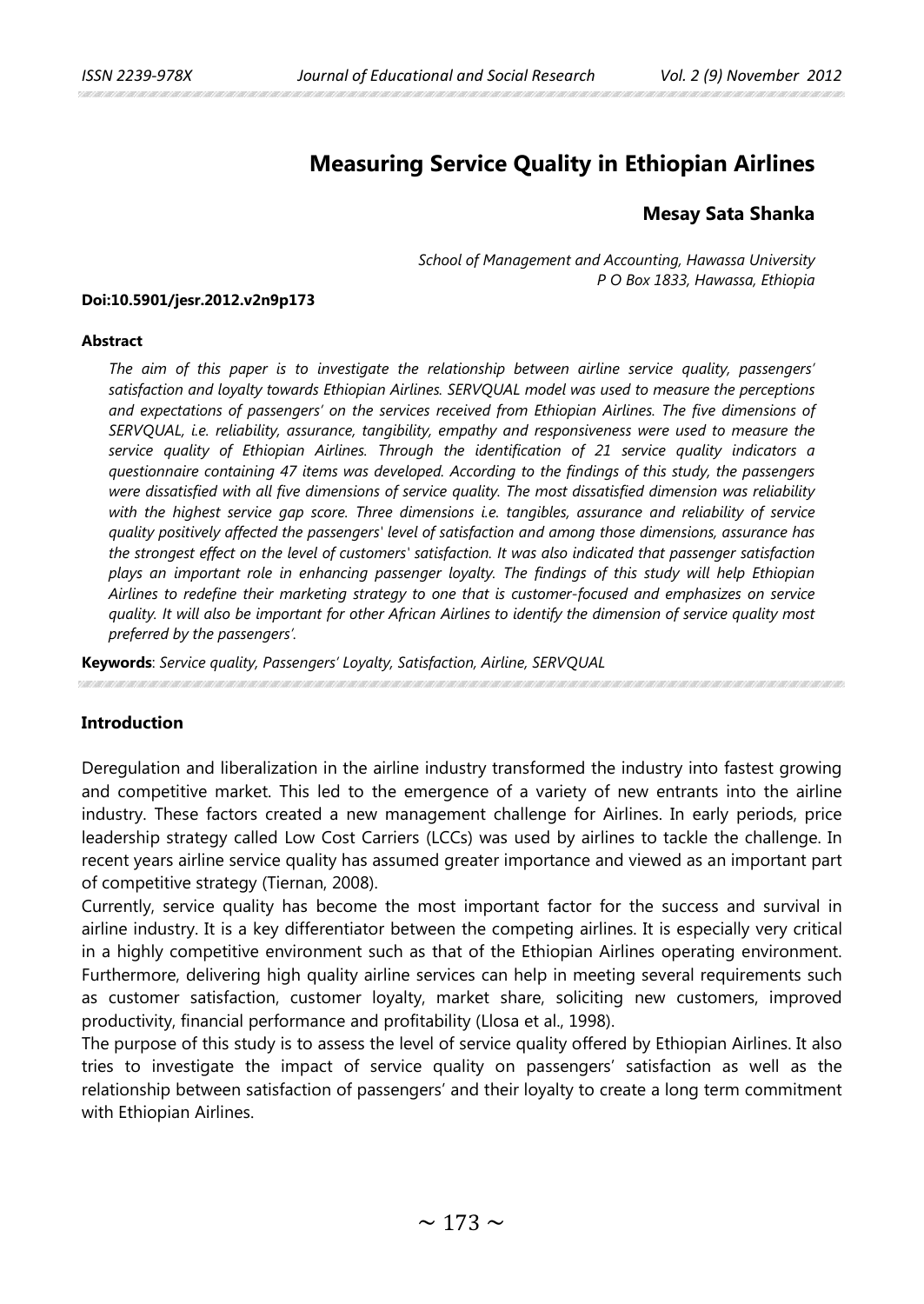### **Theoretical Background**

Research into airline service quality has increased rapidly since its relationship with passenger satisfaction and profitability has been established (Heskett et al., 1994). Much of the literature suggests that airline passengers perceive service quality as a multi-dimensional construct, which is in accordance with the conception of service quality proposed by Parasuraman et al. (1988) in their well-known service-quality measuring instrument called SERVQUAL. According to the SERVQUAL model (Parasuraman et al., 1988), service quality can be measured by identifying the gaps between customers' expectations of the service to be rendered and their perceptions of the actual performance of the service.

To achieve a high level of customer satisfaction, most researchers suggest that a high level of service quality should be delivered by the service provider as service quality is normally considered an antecedent of customer satisfaction. As service quality improves, the probability of customer satisfaction increases (Clemes, 2008). This will lead to loyal and committed customers (Reichheld, 1996)(Cronin and Taylor 1992).

### **Research Hypotheses**

The hypotheses to be tested in this study are given below as:

**H1.** There is a significant difference between passenger expectation and their perceptions of service quality offered by Ethiopian Airlines

**H2.** There is a significant relationship between perceived service quality provided by Ethiopian Airlines and passenger satisfaction

**H3.** There is a positive relationship between passenger satisfaction and their loyalty in Ethiopian Airlines

#### **Methods and Procedures**

In this study both primary and secondary sources of data were used to collect the needed information from the sources. The primary data were collected through administrating questionnaire from selected passengers. In order to get the answer for questions, 110 questionnaires were distributed to 110 passengers of Ethiopian Airlines. Because some customers may not master the English language, the questionnaire was designed in two versions, Amharic and English. The targeted population includes customers of Ethiopian Airlines located in Addis Ababa. The questionnaire was distributed to passengers waiting to travel and arrived from different location using Bole International Airport. From the 110 questionnaires, 99 responses were received. The data provided were then examined. The screening process resulted in excluding 5 responses from the study because of missing data items. The remaining responses 94 represent an effective response rate of around 86 percent of the total sample.

The questionnaire has four sections consisting of 54 questions. The first part of the questionnaire consists of issues related to the personal information of the respondent. It included the age, gender, educational background and travel history of the respondents. The second part was concerned with the questions used to assess service quality in Ethiopian Airlines. The research instrument design is based on the five dimensions of service quality and the 22 service items of the SERVQUAL model. The developed questionnaire includes four items correspond to the tangibles dimension; five items correspond to the reliability dimension, four items correspond to the assurance dimensions, four items to the responsiveness and four items to empathy. Respondents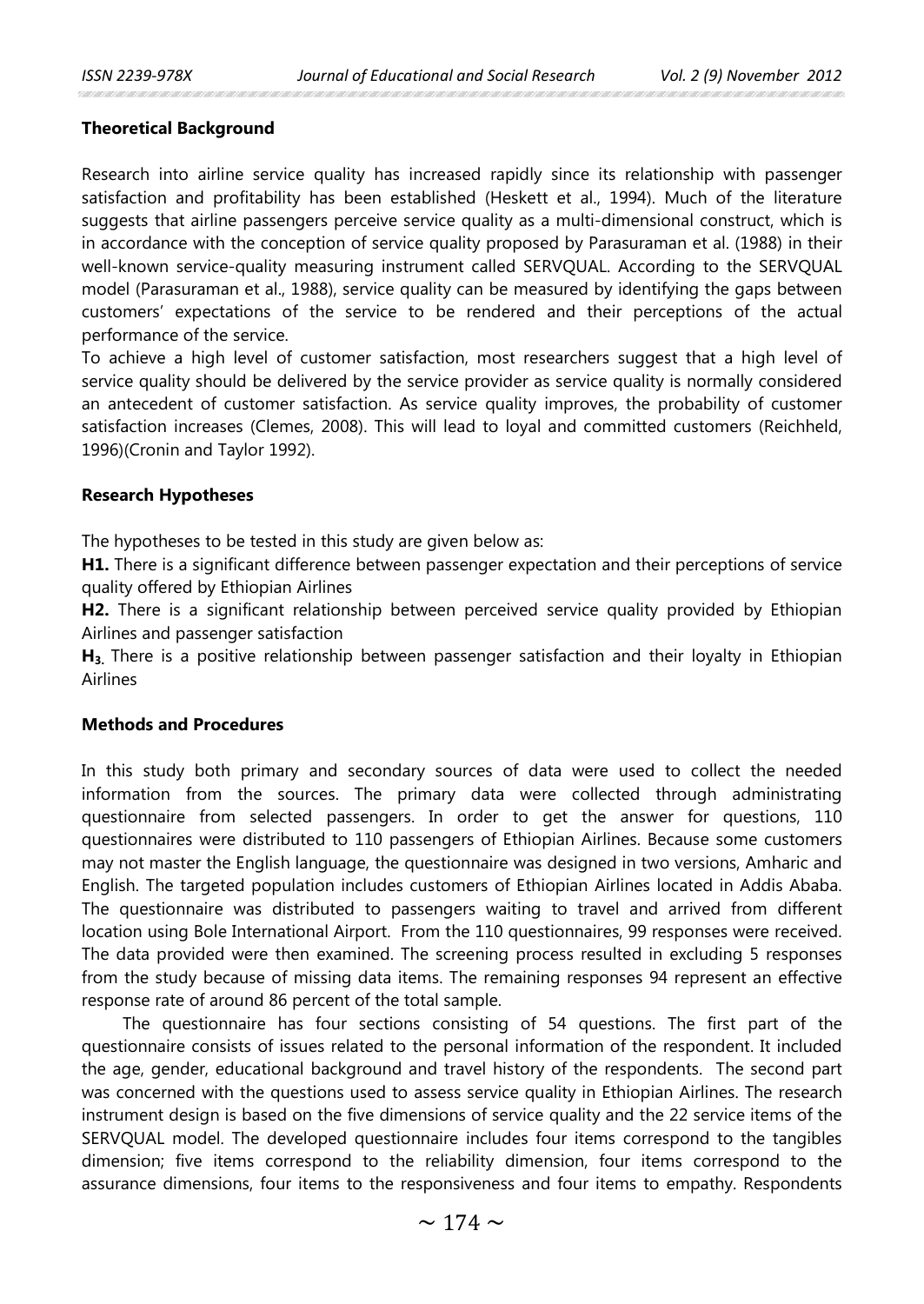were asked to indicate their degree of agreement with each of the items on seven-point likert scale. It has also two parts containing perception and expectation of passengers towards the service provided. Passengers were required to express their agreement by encircling from number one (if they strongly disagree) to number seven (if they strongly agree).

Studies on customer satisfaction with services have traditionally measured using single item measures. In this study, passenger's satisfaction was measured using one item that captures overall satisfaction on service offered by Ethiopian Airlines. It was measured using a seven-point likert scale (1-strongly disagree to 7-strongly agree). Passenger's loyalty comprised four items adapted from Zeithaml et al. (1996). It comprised of questions that can be used to measure the passengers' willingness to recommend to other people, their future commitment and intention of repurchase. It was also measured using a seven-point likert scale (1-strongly disagree to 7-strongly agree). The populations of this study comprised of passengers' who used Ethiopian Airline to travel from one location to another i.e. domestic or international. This study used non-probabilistic sampling technique to select respondents among the total population. The passengers were picked using convenience sampling from domestic and international flights during one week at Bole international Airport from May 2-9. The total numbers of respondents are 110.

After collecting the data from the respondents, the researcher used various quantitative methods to analyze the data. The data collected was edited, coded, tabulated, and presented for analysis. After calculating the mean score value for expectations and perceptions of service quality, a so-called "gap score" (G) is then calculated as the difference between the "perception-ofperformance" score (P) and the "expectations score" (E). To test the existence of significance difference between expectations and perceptions paired sample t-test is used. Paired t-test is a way of to test for comparing two related samples (Kothari, 2007). In this study, the paired-samples t test is used to compare the means score values for expectations and perceptions of service quality dimensions. As, this study attempts to find the effects of the independent variables on the dependent variables multiple regressions is used to test the effect of service quality on passengers satisfaction, and passengers satisfaction on their loyalty. The quantitative data analysis was made by using computer software called SPSS.

### **Results**

#### **Demographic Characteristics of the Respondents**

From the respondent, 67 percent of them are male and the remaining 33 percent are females. Accordingly, majority of the respondents lie between ages 30 and 40 constituting 43.6 percent of the respondents. 34 percent of the respondents are from 18 to 29, 6.4 percent are from 41 to 60, and the remaining 4.3 percent are above 60 years old. The educational qualification for the majority of the respondents' is above first degree. Respondents below secondary school education constitute 8.5 percent of the whole respondents, 16 percent of them belongs to diploma, first degree and second degree and above comprise 39.4% and 36.2% respectively. There are passengers who use Ethiopian Airlines for local flight, international flight, and both flights. Accordingly, 12.8 percent of the respondents use the domestic flight, 54.3 percent are international flight passengers and the remaining 33 percent use both domestic and international flights.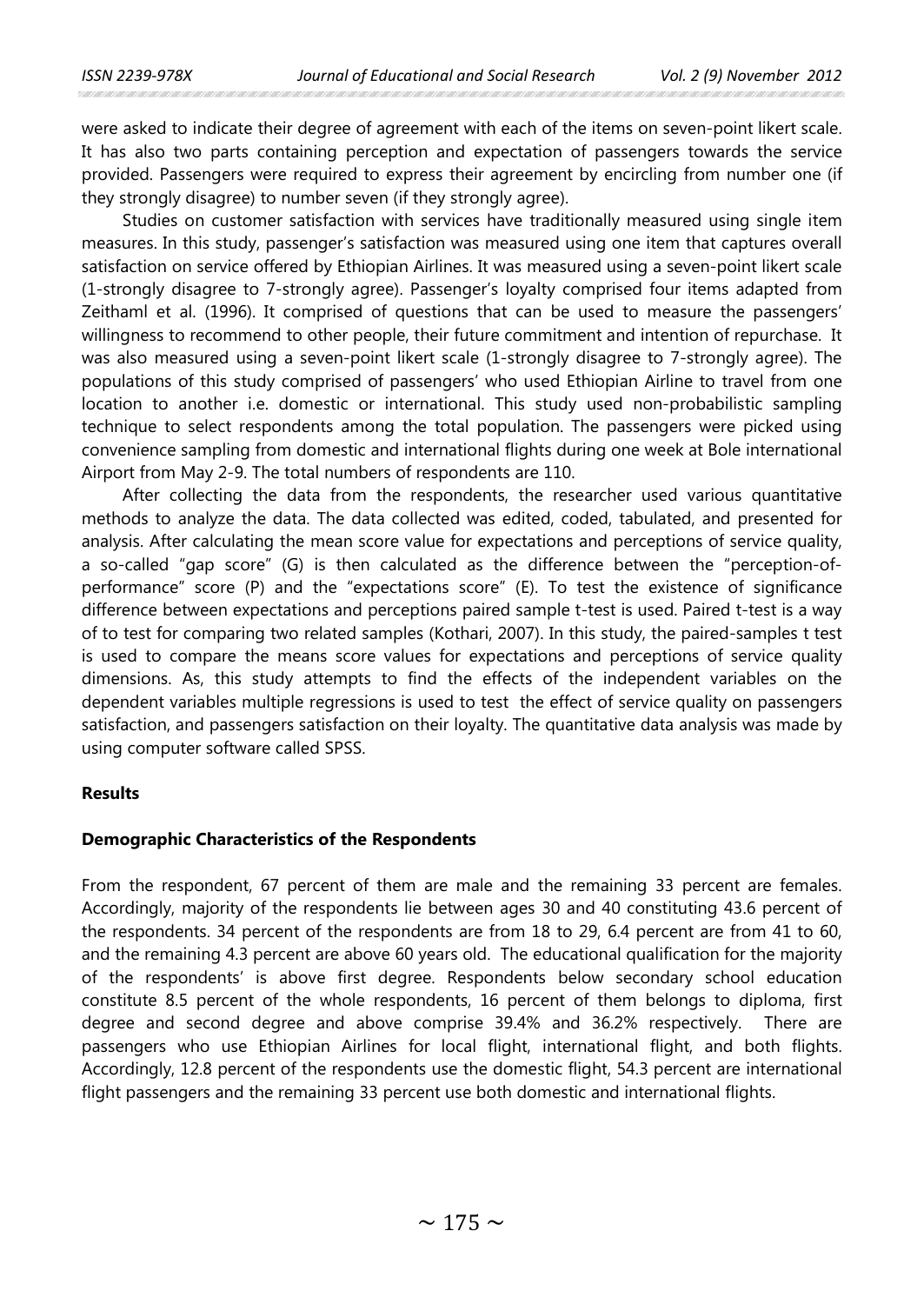### **Expectations of Service Quality**

The responses to questions about expectations provide an idea of the relative importance of a service quality dimensions. Table 1 displays the expectations of service quality mean score values for Ethiopian Airlines and their relative importance as compared to other dimensions.

*Table 1 Mean scores of expectations and their relative importance*

| <b>Dimensions</b> | <b>Mean Scores</b> | Ranking |
|-------------------|--------------------|---------|
| Tangibles         | 6.3750             |         |
| Reliability       | 6.7766             |         |
| Responsiveness    | 6.3856             |         |
| Assurance         | 6.5904             |         |
| Empathy           | 6.3021             |         |

*Source: Own survey (2011)*

As per the passengers' response, reliability dimension ranked as the first important dimension among the five service quality dimensions with a mean score value of 6.7766. This result is consistent with the findings by Parasuraman et al. (1991) in their studies on other service firms. Studies conducted in India civil aviation industry context (Khan, 2008) and international context (Sultan et al., 2000) indicated reliability as the most important requirements of airline operations. The second important dimension is assurance, with the least important being the dimension empathy with a mean score value of 6.3021.

### **Perception of Service Quality**

Table 2 indicates the perception of passengers on the service delivered by Ethiopian Airlines. According to Table 2, the tangible dimension of service quality is carried out superior to the other four dimensions with the mean score of 5.0346.

| <b>Dimension</b> | <b>Mean Score</b> | Ranking |
|------------------|-------------------|---------|
| Tangibles        | 5.0346            |         |
| Reliability      | 3.9872            |         |
| Responsiveness   | 4.2580            |         |
| Assurance        | 4.8856            |         |
| Empathy          | 4.0213            |         |

*Table 2 Mean scores of perception and their relative importance*

*Source: Own survey (2011)*

Perception for Ethiopian Airlines services are lowest for reliability with the mean score value of 3.9872. Empathy is the second lowest with a mean score value of 4.0213.

### **Service Gaps**

As can be seen from Table 3, the mean service gap score for all values are negatives suggesting that there exists a gap between the respondents' expectations of what the services of Ethiopian Airlines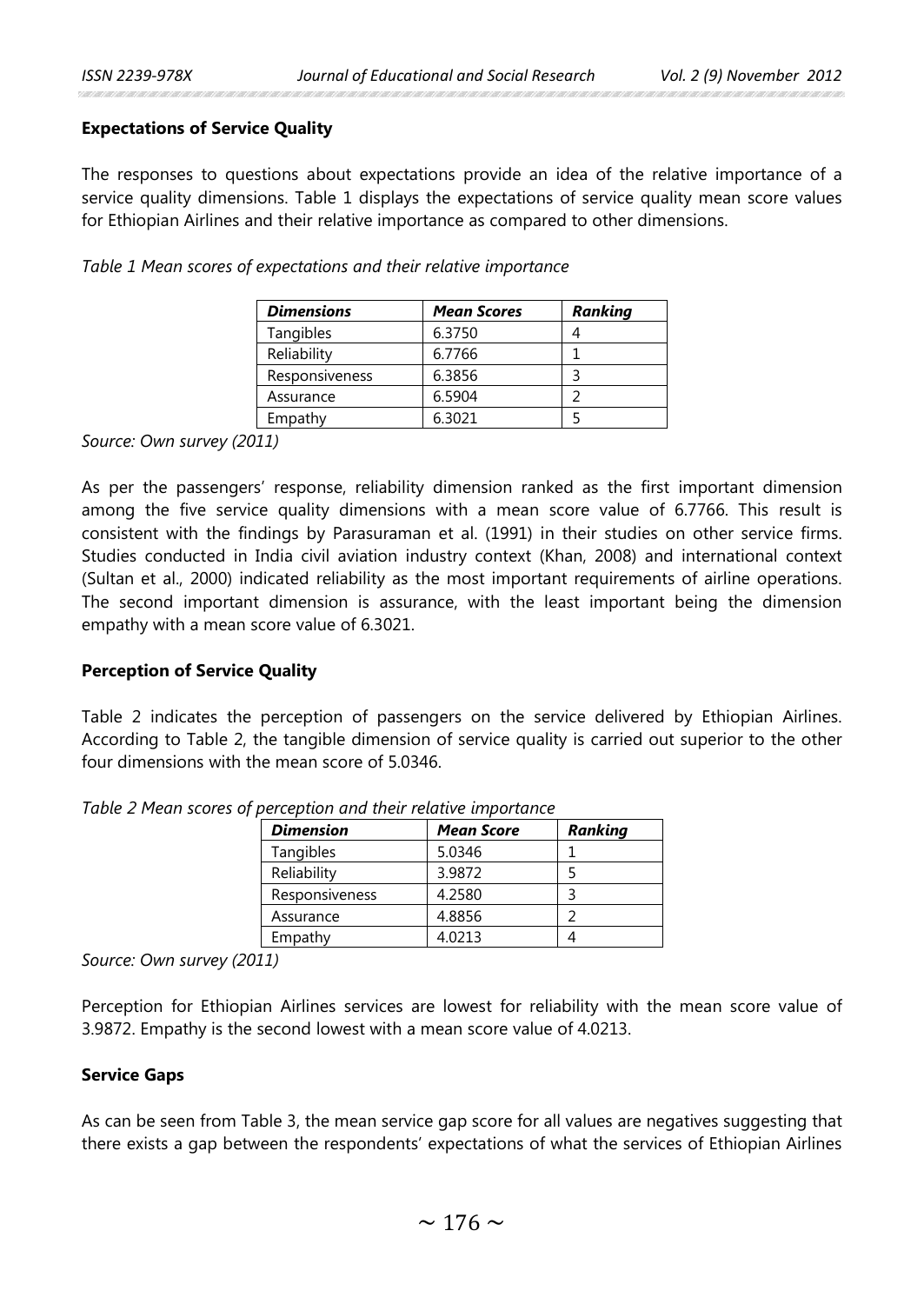should be and their perceptions of the service quality actually offered by Ethiopian Airlines in all dimensions of service quality.

| Table 4 Service Gap score values |
|----------------------------------|
|----------------------------------|

| <b>Dimension</b> | Gap                        | t value |
|------------------|----------------------------|---------|
|                  | (Perception – Expectation) |         |
| Tangibles        | $-1.3404$                  | 13.361* |
| Reliability      | $-2.7894$                  | 23.305* |
| Responsiveness   | $-2.1276$                  | 17.416* |
| Assurance        | $-1.7048$                  | 14.744* |
| Empathy          | $-2.2808$                  | 11.912* |
| <b>Overall</b>   | $-2.0486$                  |         |

*Source: Own survey (2011) Significant at 0.05 levels*

The overall service gap for Ethiopian Airlines rated by passengers was - 2.0486. The deviations from the expectation of passengers vary amongst the five dimension of service quality. As per passengers' perception the worst dimension of service quality is reliability followed by empathy, responsiveness, assurance and tangibles respectively. Unfortunately with 95% confidence level, the passengers of Ethiopian Airlines participated in this study are dissatisfied with the service which they receive. The t-values for all variables indicate expectations to be higher than perceptions, i.e. respondents' dissatisfaction on all the five dimensions. Hence, hypothesis H1 is accepted.

### **Service Quality and Passengers Satisfaction**

In this study, to test the effects of the variables of customers' perceptions of service quality on the variable of level of customers' satisfaction, multiple regression analysis was used. Table 4 presents the regression results of the five service quality dimension of Ethiopian Airlines and passengers satisfaction.

| <b>Independent Variable</b>                            | <b>Coefficient</b> | <b>Standard Error</b> | t-value  |
|--------------------------------------------------------|--------------------|-----------------------|----------|
| Constant                                               | $-.504$            | .318                  | $-1.584$ |
| Tangibles                                              | .204               | .088                  | $2.307*$ |
| Reliability                                            | .415               | .114                  | $3.630*$ |
| Responsiveness                                         | .020               | .092                  | .220     |
| Assurance                                              | .427               | .109                  | $3.902*$ |
| Empathy                                                | .030               | .077                  | .393     |
| $R^2$ = 0.832 Adjusted $R^2$ = 0.823<br>$F = 87.385$ * |                    |                       |          |

*Table 4 Regression results of service quality of and passengers' satisfaction* 

*Source: Own survey (2011) Significant at 0.05 levels*

The regression result in Table 4 indicates all service quality dimension (tangibles, reliability, responsiveness, assurance and empathy) combined significantly influence the satisfaction of passengers using Ethiopian Airlines. Therefore, H2 is accepted. The adjusted *R<sup>2</sup>* of 0.823 indicates 82.3 percent of variance in passengers' satisfaction can be predicted by the service quality dimensions of Ethiopian Airlines.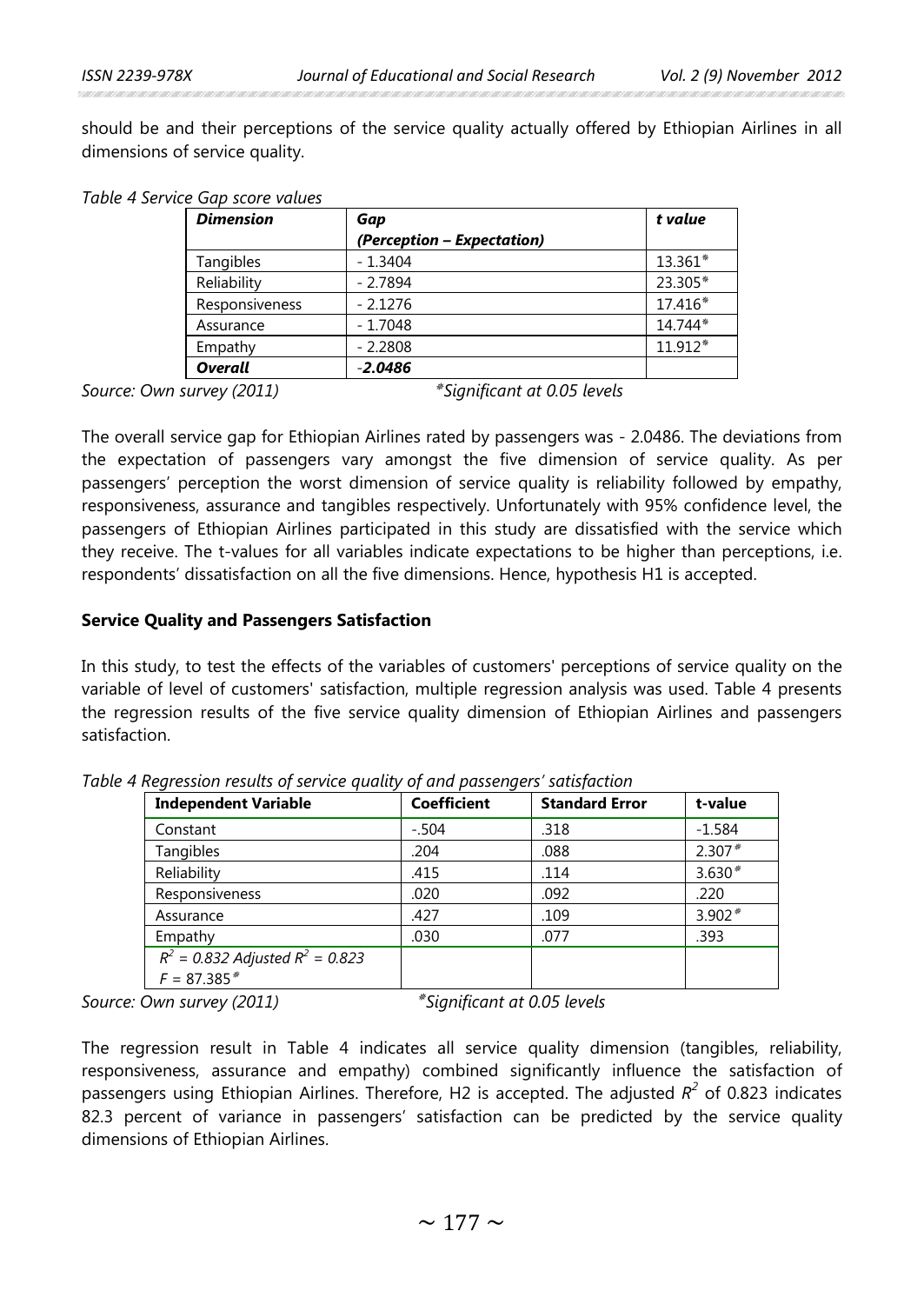The t-values in Table 5 indicates tangibles, reliability and assurance dimension of service quality have a significant influence on passengers' satisfaction at 95% confidence level. Conversely, responsiveness and empathy dimension have no significant influence on passengers' satisfaction in Ethiopian Airlines.

### **Passenger Satisfaction and Loyalty**

Table 5 displays the relationship between passengers satisfaction with their loyalty to Ethiopian Airlines. In order to test their relationship multiple regressions is used at 95 percent confidence level. The overall satisfaction of Ethiopian Airlines passengers seems to have statistically significant and positive effect on their loyalty. The adjusted  $R<sup>2</sup>$  of 0.149 indicates that 14.9 percent of passengers' satisfaction is associated with their loyalty. The positive significant coefficient suggests higher passengers' satisfaction on Ethiopian Airlines service quality and the higher the loyalty of the passengers. Therefore, hypothesis H3 is supported.

| Independent variable   | Coefficient | <b>Standard error</b> | t value |
|------------------------|-------------|-----------------------|---------|
| Constant               | 2.285       | 0.622                 | 3.670   |
| Passengers'            | 0.560       | 0.135                 | 4.155   |
| satisfaction           |             |                       |         |
| $R^2 = 0.158$          |             |                       |         |
| Adjusted $R^2 = 0.149$ |             |                       |         |

*Table 5 Regression results of passengers' satisfaction and loyalty*

*Source: Own survey (2011) Significant at 0.05 levels*

The result of this study indicates, passenger satisfaction is not the sole determinant and predictor of passengers' loyalty in Ethiopian Airlines. There are other variables that influence passenger loyalty better than passenger satisfaction, because the adjusted *R<sup>2</sup>* of 0.149 indicates 14.9 percent of variance in passenger loyalty can be predicted by the passenger satisfaction.

### **Conclusion**

The high ranking of the reliability and assurance dimensions suggest passengers expect Ethiopian Airlines to perform the services as promised consistently and accurately. To them, providing service at convenient time and giving more personal attention to the passengers is not important when delivering the Airlines service rather the reliability of service that matter most. In order to fulfill the needs of passengers', Ethiopian Airlines must make sure that services delivered are reliable at all times. Therefore, the center of attention should be on providing the service efficiently as promised consistently with knowledgeable employee capable of providing prompt attention to passengers' specific needs. Moreover, there should be an increase in investment to create interesting travel environment through visually appealing equipments. Providing variety of in-flight entertainment facilities better than the current level is also indispensable.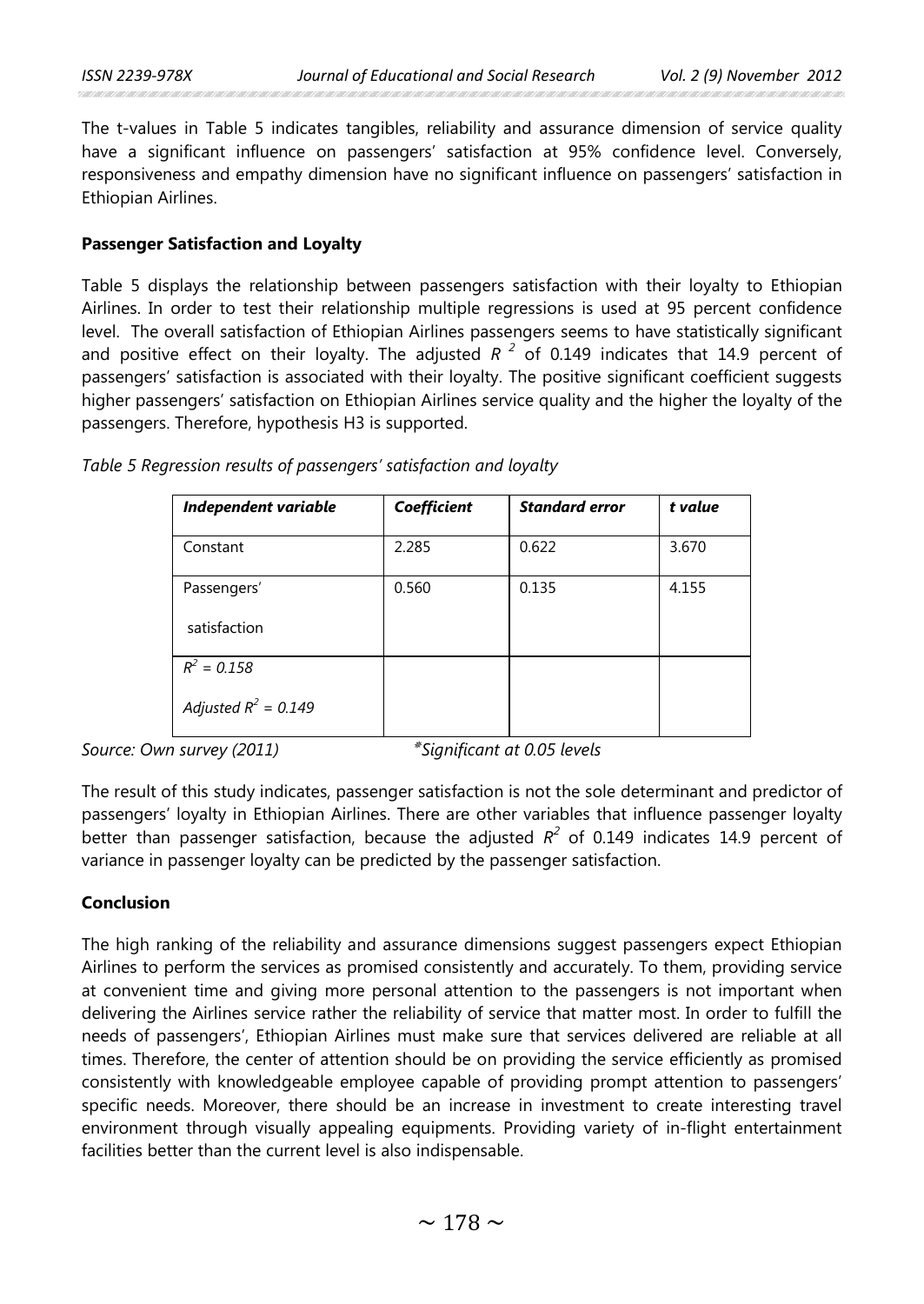The study signifies differences that exist between consumer perceptions and expectations in Ethiopian Airlines. The expectations are greater than the perceived performance and resulted in dissatisfaction of passengers. Ethiopian Airlines should develop a system to fill the gap exist towards the five dimensions of service quality. Priority should be given to dimension with the highest service gap score and most important to the passengers specifically on the service provider's ability to provide accurate and dependable services. This will help to retain more passengers as a customer for Ethiopian Airlines.

As far as the level of passengers' satisfaction concerned, Ethiopian Airlines passengers dissatisfied with all dimensions of service quality. This indicates the Airlines poor performance in meting passengers' needs and requirements. To reduce the passengers' dissatisfaction and meet passengers' expectations Ethiopian Airlines is required to improve all dimensions of service quality. All improvement activities require the commitment of the employee and management of the Ethiopian Airlines. The other tool to fill the gap is designing training programs. Training is an important mechanism to increase the efficiency of employees in doing their job. They can gain skills on solving the problems of passengers easily, to show consistent performance, and to be sincere in resolving passengers' complaints.

In order to get satisfied and delighted customers, the focus should be placed largely on tangibility, reliability and assurance dimensions. These are the dimensions that have significant influence on passengers'. On contrary, the other two dimensions i.e. responsiveness and empathy have insignificant influence on the satisfaction of passengers. The positive significant coefficient for passengers' satisfaction and loyalty relationship suggests higher passenger satisfaction on Airlines service quality and the higher the loyalty of passengers towards Ethiopian Airlines. Thus, satisfied passenger is important in developing a loyal passenger.

Ethiopian Airlines should seek to develop strategies that enhance loyalty of passenger. These strategies should include meeting customers' desired service levels, dealing effectively with dissatisfied customers, and confronting customer complaints positively. Ethiopian Airlines needs some strategic alliance to have with other travel related partners, car rentals, hotels and travel insurance. These programs benefit both the passenger and Ethiopian Airlines and increase the satisfaction of passengers. Numerous and easy to use ticketing systems, convenient flight schedules, and attractive mileage programs to reward frequent passengers can help to get loyal and committed passengers.

#### **References**

- Atalik (2007), Customer complaints about airline service: a preliminary study of Turkish frequent flyers, Management Research News Vol. 30 No. 6, 2007 pp. 409-4
- Bozorgi M. M., (2006), Measuring Service quality in the Airlines using SERVQUAL Model: A case of IAA, Unpublished Master Thesis, Lulea University of Technology, Department of Business Administration and Social Science
- Chang D. et al., (2002), "Measuring Airline's Service Quality: SERVQUAL or SERVPERF," Decision Sciences Institute, Annual Meeting Proceedings, pp. 2137-42
- Clemes M.D. et al., (2008), An empirical analysis of customer satisfaction in international air travel, Innovative Marketing, Volume 4, pp. 49-62.
- Cronin, J. Joseph, Jr. and S. Taylor, (1992) "Measuring Service Quality: A Reexamination and Extension," Journal of Marketing, Vol. 58